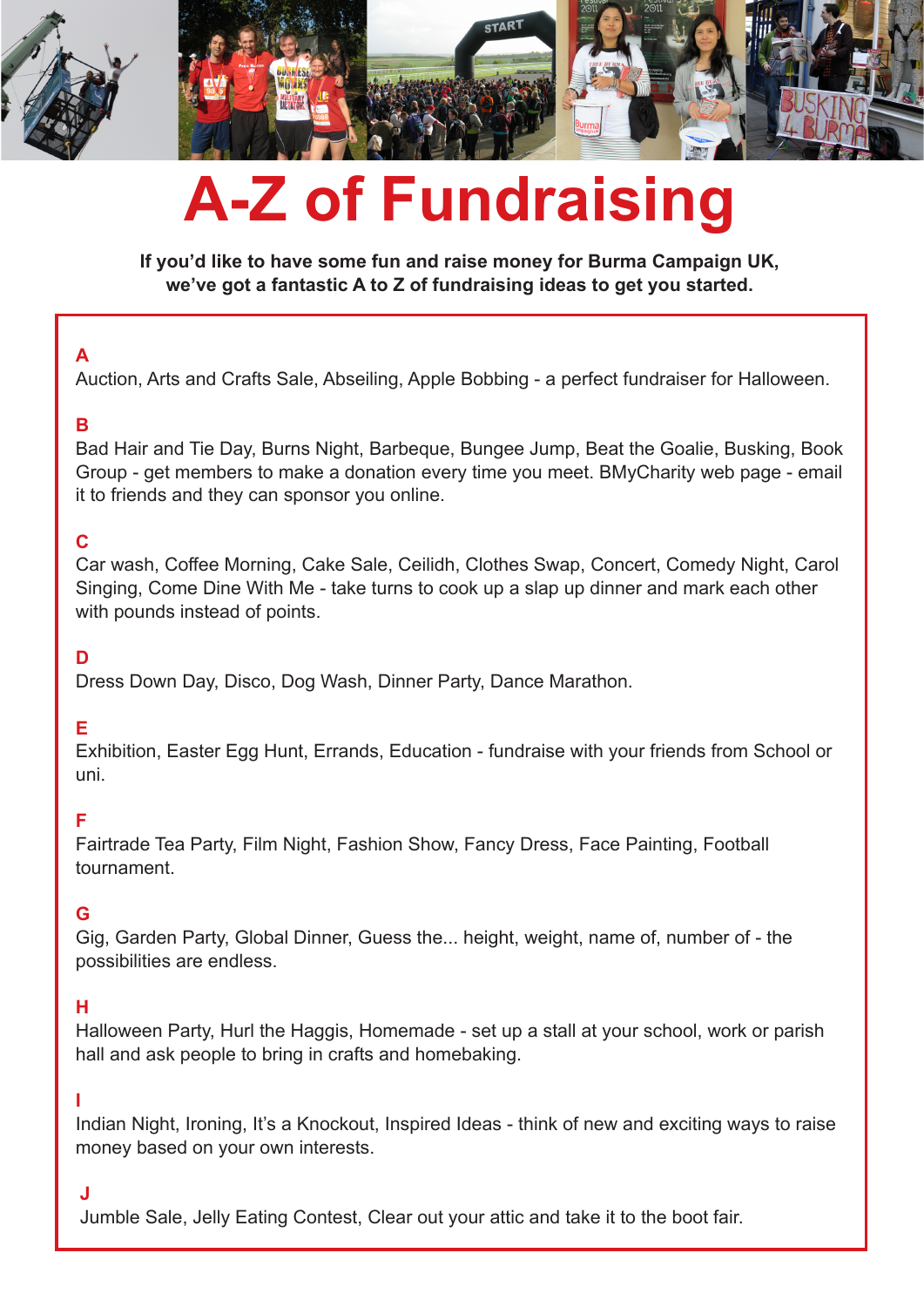#### **K**

Karaoke Evening, Kite Flying Contest, Knitting, Keep Fit - take on a sponsored sporting event or hold a fitness themed day at your work or school.

## **L**

Lawn Mowing, London Marathon - apply for a place and run for Burma, Lent Lunch – organise a simple meal of bread and soup one day a week during Lent and ask people to donate their lunch money.

## **M**

Masquerade Ball, Murder Mystery Night, Marathon, Magic Show, Massage - offer a relaxing massage service in exchange for donations.

## **N**

New York Marathon, Non-Uniform Day, Name the ... doll, teddy bear, tortoise - get friends to guess for a small prize.

# **O**

Orienteering, Odd Jobs, Obstacle Course - set up a crazy course full of twists, turns and surprises and ask competitors for a donation in exchange for taking part.

## **P**

Pancake day Party, Play, Panto, Pin the Tail on the Donkey, Pram Push, Penny Collection save up all the 1, 2 and 5 pence coins you get in your change. It'll soon add up.

# **Q**

Quiz Night, Quiet Time - hold a sponsored silence for Burma.

## **R**

Run, Race Night, Random Acts of Kindness (in exchange for donations), Raffle - If you're holding a ceilidh, concert, disco or fete, why not tag on a raffle and raise even more money for Burma.

## **S**

Sponsored event, Swim-a-thon, Soup Kitchen, Sumo Wrestling, Santa's Grotto, Strictly Come Dancing.

# **T**

Trekking in the Arctic, Talent Show, Tug of War, Teddy Bears Picnic, Tombola - ask local shops and businesses to donate prizes.

## **U**

University Challenge, Unwanted Gifts Sale, Upside Down Day.

## **V**

Variety Show, Vegetarian Dinner Party, Valentine's Day - hold a love-themed party, make cards

to sell and charge for hand delivery, or if you're feeling brave start your own barbershop quartet and deliver songagrams.